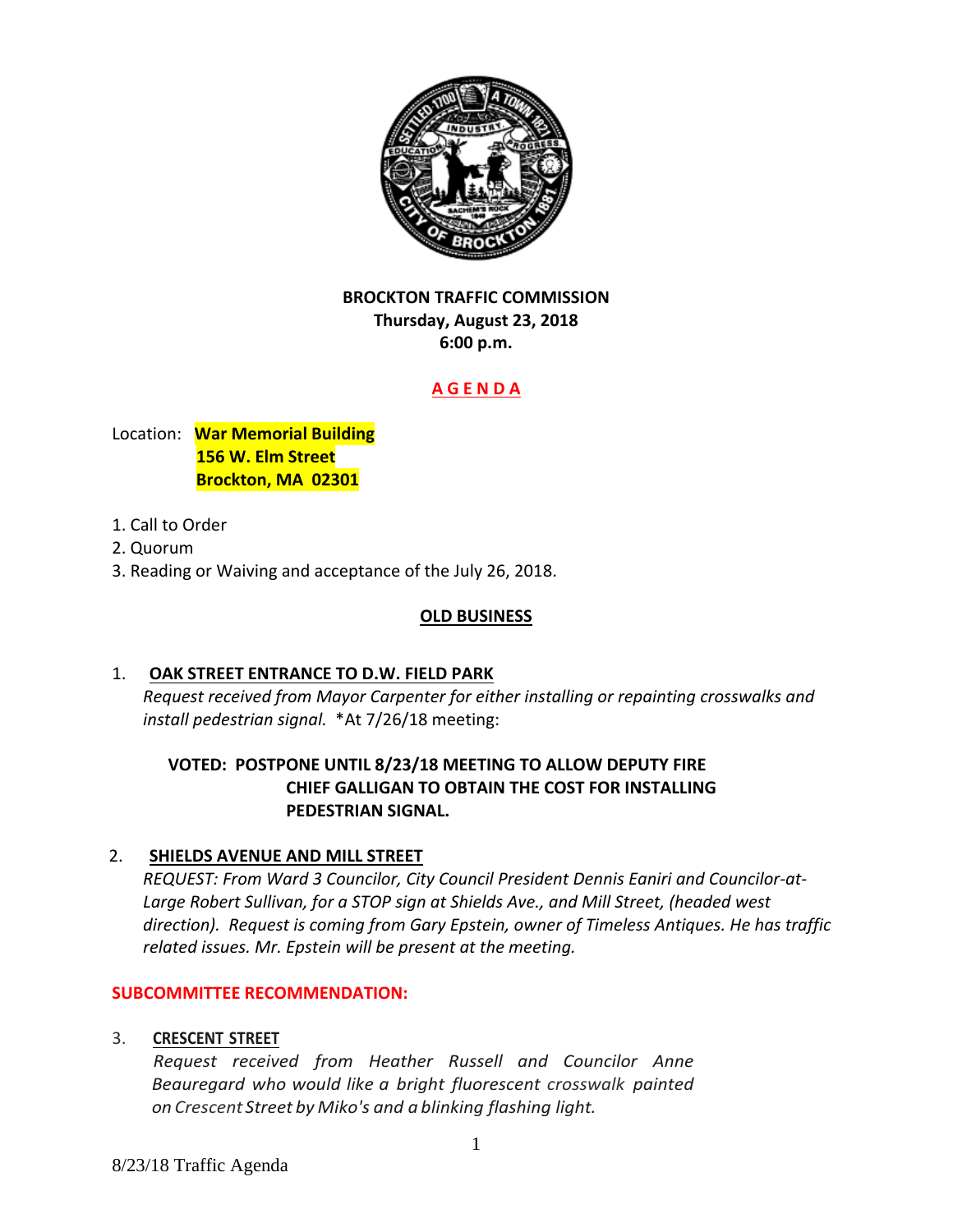# **VOTED:****TO POSTPONE TO ALLOW DEPUTY FIRE CHIEF GALLIGAN TO OBTAIN COST AND CHECK WITH STATE TO SEE IF LEGALLY TWO (2) CROSSWALKS CAN BE PUT THAT CLOSE TOGETHER.**

#### 4. **155 WINTHROP STREET**

*Brockton resident Maureen Fenton at 155 Winthrop Street states she would like either a "No Parking" sign or "Resident Parking Only" sign due to her having difficulty exiting her driveway. She is an elderly woman and says although she doesn't have any problems with* the people at Edgar's park, it is the parking that gets a little out of control. When cars are *parked on both sides of her driveway, she can't see properly coming out especially with Winthrop Street being a two way street.* 

#### **SUBCOMMITTEE RECOMMENDATION:**

### 5. **985 PLEASANT STREET – WESTSIDE COLONIAL**

*Request received from Rose Davids, of Hamilton Oaks for a guardrail near the main entrance/pool, at the fence area in light of the recent accidents (Board members: email & pictures attached).*

#### **SUBCOMMITTEE RECOMMENDATION:**

#### 6. **NORTH MAIN STREET & WILDER, STUDLEY & WALDO STREETS**

*Request received from Councilor Shirley Asack on behalf of a resident of Wilder street to have the commission relook at speeding and traffic signage along North Main St. and side streets Wilder, Studley and Waldo streets.*

#### **SUBCOMMITTEE RECOMMENDATION:**

#### 7. **FOREST AVENUE & BOUVE AVENUE**

*Request received from Deputy Fire Chief Kevin Galligan to accept and adopt a intersection improvement plan for Forest Ave & Bouve including:*

*Install Traffic Signal Ahead Signs (MUTDC Sign W3‐3) for Forest Ave & Bouve Ave as recommended in a CDM report on improvements to the existing traffic signals. Signs to be placed a minimum of 100' from the intersection.*

#### **SUBCOMMITTEE RECOMMENDATION:**

#### 8. **ROCKFORD STREET**

*Request received from Councilor Tim Cruise on behalf of Erin Leach‐Ogden, who reside at 47 Rockford Street, regarding ongoing safety issues the entire time they have lived here. Below are the issues and some possible solutions, as well as an image of the street map (Board members: see attached) where the issues take place:*

> *1. There is no posted Speed limit on Rockford Street, so many cars routinely speed down our street with absolute carelessness, as they use Rockford as a*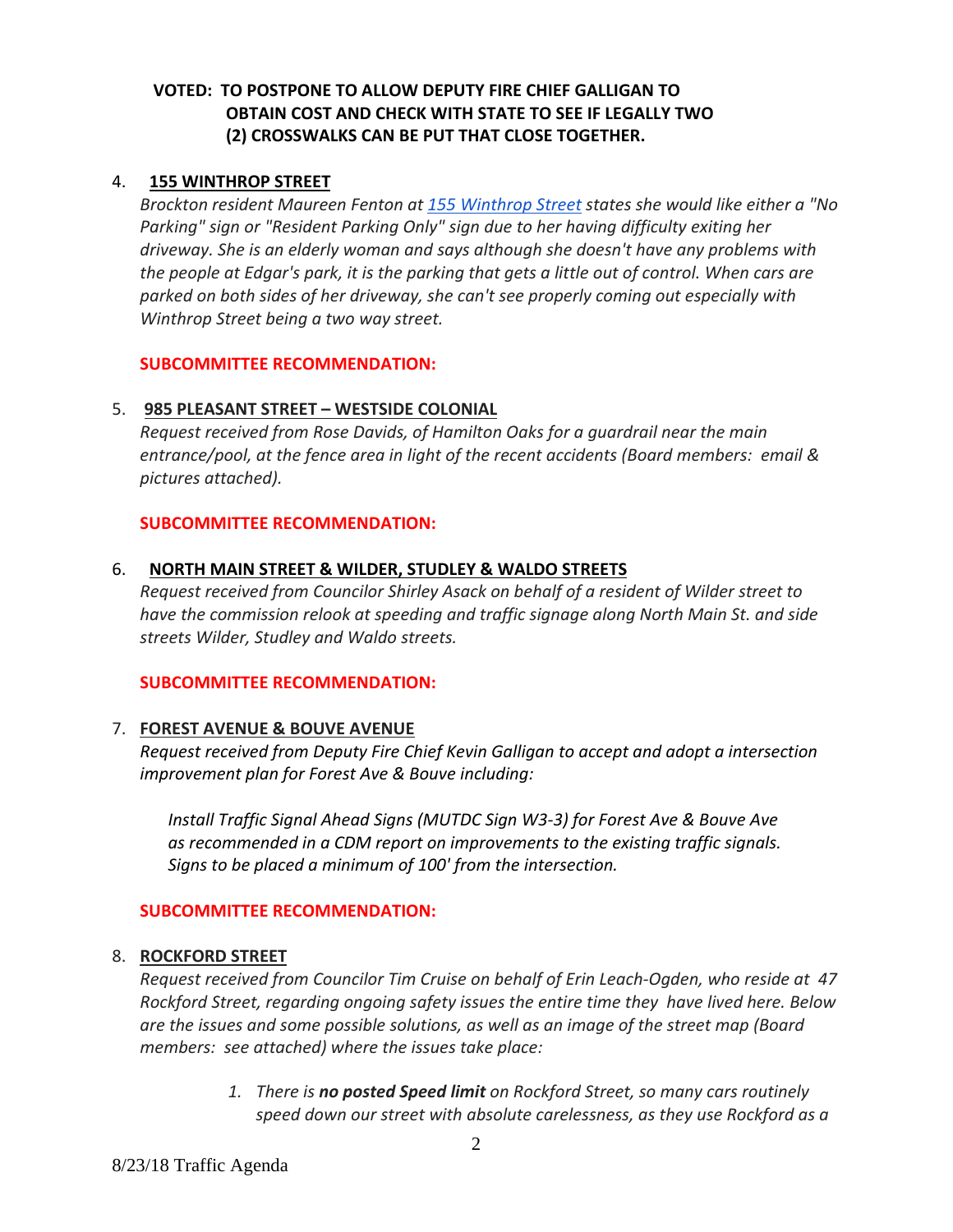*"shortcut" to get from Torrey Street to Belmont (via Bigney), or vice versa. If Speed limit signs could be posted and monitored, I believe that may help somewhat.*

- *2. There are no stop signs in ANY direction at the 4‐way intersection of Rockford St, Dawes Rd and Rockland Ave, and I witness near‐miss accidents on a WEEKLY basis (including during the time it's taken me to write this note)!! No one is actually required to stop, so cars are routinely pulling onto Rockford Street into oncoming traffic. That combined with the speeding makes for a very dangerous spot. I recommend having Stop signs installed for at least one of the directions so that this safety issue does not continue.*
- *3. There are no sidewalks on Rockford Street, so the fact that people are speeding down the street makes it even more unsafe for pedestrians, including children riding their bikes and walking to and from their bus stop, etc. My husband and I have BOTH almost been struck by cars going too fast and/or almost running through the stop sign at the intersection of Rockford and Bigney.*

*It is very frustrating to feel unsafe on our own street, particularly when we see that the neighborhood just across Torrey Street (on Fairview Ave) has extra‐wide streets that are beautifully paved and include new concrete sidewalks, while our road continues to be neglected. It feels as if those with a higher income who live closer to Thorny Lea golf course* get better services from the city than those of us who are working class and live 1/10th of a *mile further. We pay our property taxes on time and without fail, so why the disparity in road safety and quality? I realize that Brockton is a large city and there are many roads that need attention, so I do not send this message frivolously.* 

#### **SUBCOMMITTEE RECOMMENDATION:**

#### **12 PLEASANTPLACE – HANDICAPPED PARKING SIGN UPDATE**

*Listed owners and residents of Apartments #1, 2 and 3 were sent letters both certified mail and U.S. Mail inquiring into the continued need for the handicapped parking sign in front of the* residence and that if no response was received by July  $31<sup>st</sup>$ , the signs would be removed. No *response was received and sign was removed on August 1, 2018.*

#### **NEW BUSINESS**

#### 9. **DEPARTMENT OF CORRECTION – MASSCOR**

*Request received from Brenda Sjoquist and Steve Cristol of MassCor Industries to come before the board to discuss their sign program (Board members: see attached brochure).*

#### 10. **533 & 553 NORTH CARY STREET‐ CURTIN FARM ESTATES**

*Request received from J.K. Holmgren Engineering on behalf of their client, Scott Burgess, to discuss a possible subdivision (Board members: plans attached).*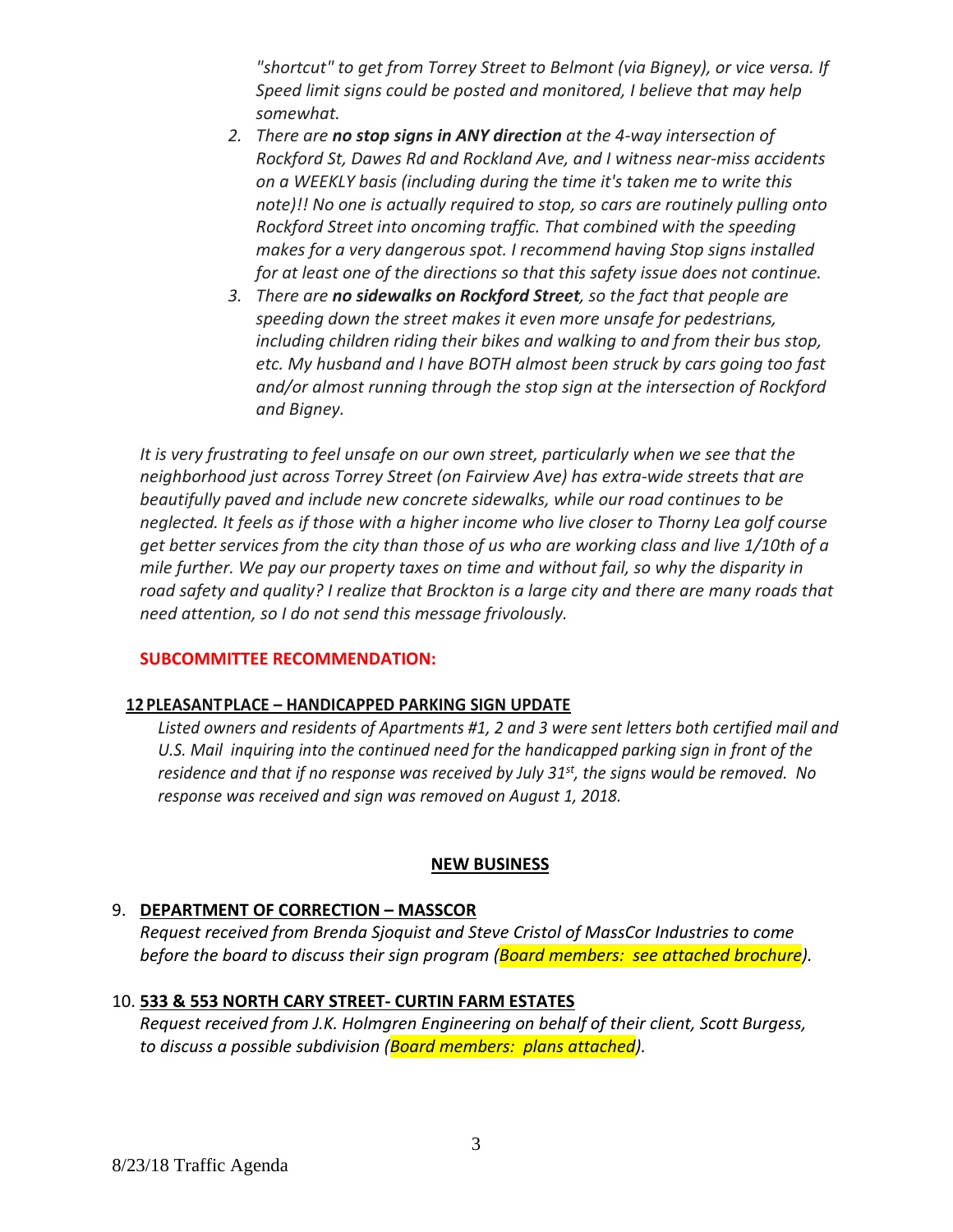## 11. **NORWOOD STREET**

*Request received from Councilor Susan Nicastro on behalf of resident Betty Mattoli. The Traffic Commission approved and had installed "No Parking" signage on Norwood Street near Summer Street to keep Summer Street residents from parking there. Now cars are parking on Norwood Street just beyond that sign. Ms. Mattoli is requesting signage to Keep cars from parking on Norwood Street, as it has always been.*

### 12. **COUNTRY CLUB ROAD AND LANE TO ACCESS SOUTHWORTH STREET**

*Request of Ward 4 Councilor Susan Nicastro on behalf of Ms. Cheryl Anderson of 206 Country Club Lane to address her concerns with large trucks, car carriers and tractor trailers steadily using Country Club Road and Lane to access Southworth Street. She requests signage and such other remedies as the Traffic Commission determines will address this problem.*

### 13. **PINE AVENUE**

*Request of Ward 4 Councilor Susan Nicastro on behalf of Rita Meaden of 53 Pine Avenue to address her concerns with large trucks and tractor trailers using Pine Avenue and all vehicles speeding on Pine Avenue. She requests signage, police details and such other remedies as the Traffic Commission determines to address these problems.*

### 14. **DAWES ROAD AND ANGELO STREET**

*Request received from Councilor Tim Cruise on behalf of Chris Desmond who was asking if a stop sign could be considered at the corner of Dawes Road and Angelo Street as the residents at 45 Angelo Street don't even bother to stop before proceeding across Dawes Road. The other day I witnessed a black Jeep MA Reg 7DY 529 just drive without stopping to looking for oncoming traffic on Dawes Road. I live on the corner of Angelo and always stop* at the end of the street before I turn briefly before going into my driveway and also when I *loop around to make sure no one is coming before proceeding. One of these days one of these people is going to hit someone coming up or down Dawes Road.* 

## 15. **MEADOWBROOK ROAD (SALISBURY RIVER SIDE)**

*Request of Ward 4 Councilor Susan Nicastro to address concerns with excess vehicles being parked, in some cases for days, on the Salisbury River side of Meadowbrook Road by several nearby repair businesses. 'No Parking' signage is requested and/or such other remedies as the Traffic Commission determines will address this problem.'*

## 16. **SIGN REQUEST(S):**

 *Deidre Sligh, 6 Addison Avenue – Requesting Children Playing, Deaf Child sign due to cars speeding and having a deaf child (Board members: see attached form submitted).*